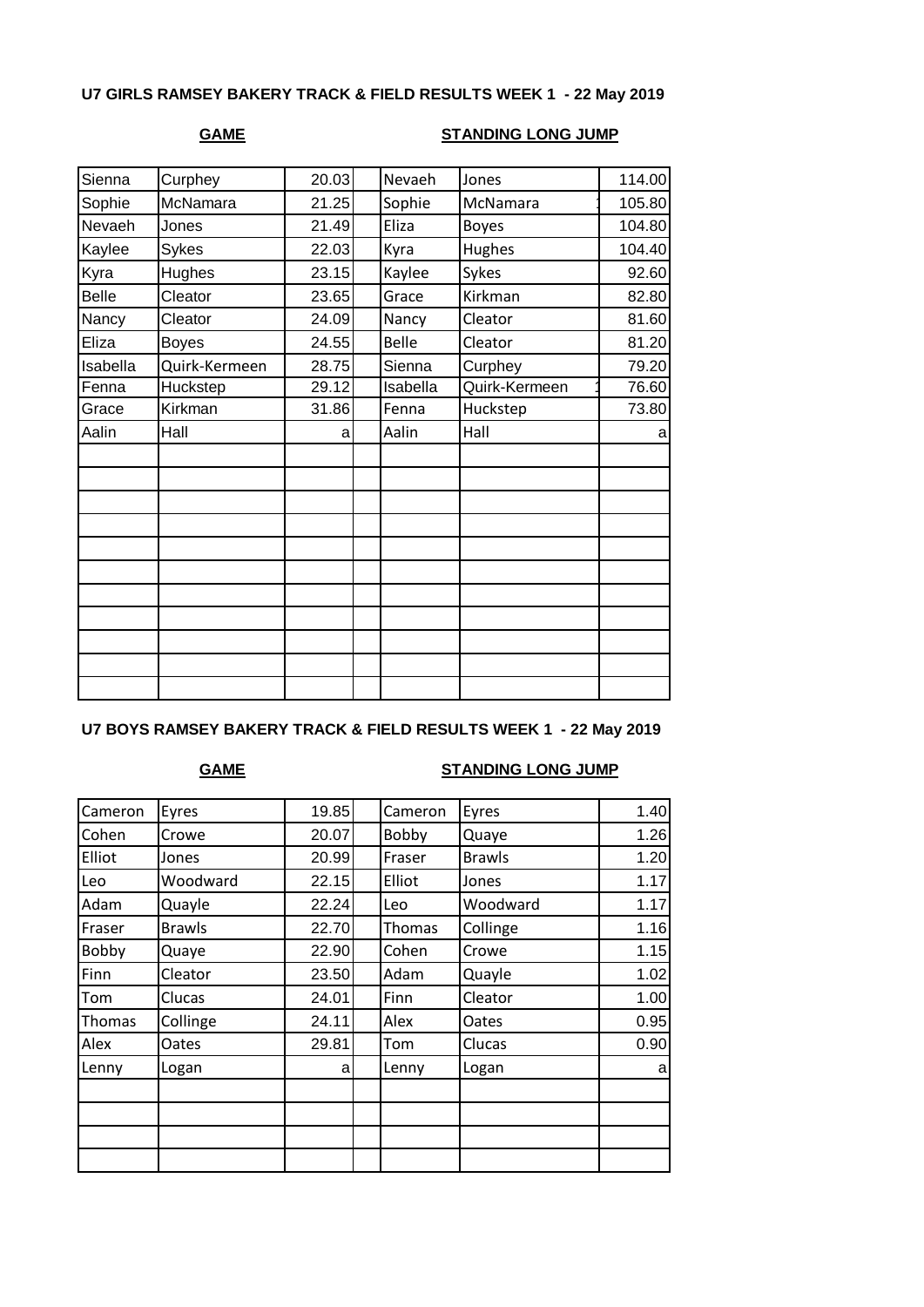### **U9 GIRLS RAMSEY BAKERY TRACK & FIELD RESULTS WEEK 1 - 22 May 2019**

| 100 M         |                 |       |               | 600 M       |        | <u>LONG JUMP</u> |              |      |  |
|---------------|-----------------|-------|---------------|-------------|--------|------------------|--------------|------|--|
| Issy          | Kennaugh        | 18.00 | Issy          | Kennaugh    | 2.29.4 | Imogen           | Howard       | 2.48 |  |
| Imogen        | Howard          | 19.60 | Matilda       | Davies      | 2.39.5 | Issy             | Kennaugh     | 2.33 |  |
| Eleanor       | Lyness          | 19.90 | Erin          | Fox         | 2.40.2 | Bailey           | McMullan     | 2.18 |  |
| <b>Bailey</b> | <b>McMullan</b> | 20.10 | Eleanor       | Lyness      | 2.45.1 | Eleanor          | Lyness       | 2.03 |  |
| Evelyn        | King            | 20.20 | Isobel        | Quirk       | 2.48.5 | Evelyn           | King         | 1.85 |  |
| Isobel        | Quirk           | 20.20 | Imogen        | Howard      | 2.50.0 | Isobel           | Quirk        | 1.85 |  |
| Lille         | Hope            | 20.30 | Lille         | Hope        | 2.52.0 | Erin             | Fox          | 1.82 |  |
| Eva           | Scott           | 20.70 | Eva           | Scott       | 2.55.7 | Louisa           | Oates        | 1.76 |  |
| Erin          | Fox             | 21.10 | <b>Bailey</b> | McMullan    | 2.56.6 | Lille            | Hope         | 1.75 |  |
| Matilda       | Davies          | 21.10 | Evelyn        | King        | 3.06.3 | Eva              | Scott        | 1.64 |  |
| Amora         | Cannon          | 22.30 | Eva           | <b>Brew</b> | 3.06.8 | Emma             | Dorricott    | 1.62 |  |
| Lily          | <b>Stark</b>    | 22.50 | Lily          | Stark       | 3.09.8 | Lily             | <b>Stark</b> | 1.56 |  |
| Eva           | <b>Brew</b>     | 23.40 | Inara         | Huckstep    | 3.11.2 | Una              | Cleator      | 1.46 |  |
| Una           | Cleator         | 24.00 | Emily         | O'Donnell   | 3.14.5 | Aalin            | Forgie       | 1.43 |  |
| Louisa        | Oates           | 24.20 | Jessica       | Jelski      | 3.24.7 | Amora            | Cannon       | 1.43 |  |
| Jessica       | Jelski          | 24.70 | Louisa        | Oates       | 3.24.7 | Matilda          | Davies       | 1.39 |  |
| Inara         | Huckstep        | 24.80 | Emma          | Dorricott   | 3.29.1 | Emily            | O'Donnell    | 1.34 |  |
| Emma          | Dorricott       | 25.10 | Una           | Cleator     | 3.37.6 | Jessica          | Jelski       | 1.18 |  |
| Emily         | O'Donnell       | 26.20 | Amora         | Cannon      | 3.44.8 | Inara            | Huckstep     | 0.58 |  |
| Aalin         | Forgie          | 28.10 | Aalin         | Forgie      | dnf    | Eva              | <b>Brew</b>  | nj   |  |

## **U9 BOYS RAMSEY BAKERY TRACK & FIELD RESULTS WEEK 1 - 22 May 2019**

### **100 M 600 M LONG JUMP**

| Timothy | Perry          | 18.20 | James   | Jelski         | 2.23.6 | James   | Jelski           | 2.60 |
|---------|----------------|-------|---------|----------------|--------|---------|------------------|------|
| James   | Jelski         | 18.30 | Timothy | Perry          | 2.23.9 | Timothy | Perry            | 2.60 |
| Kaidan  | <b>Stevens</b> | 19.00 | Max     | <b>Meadows</b> | 2.34.3 | Tobi    | Duncan           | 2.10 |
| Max     | <b>Meadows</b> | 19.80 | Kaidan  | <b>Stevens</b> | 2.35.3 | Kaidan  | <b>Stevens</b>   | 2.05 |
| Merfyn  | Pritchard      | 19.80 | Jack    | <b>Bullock</b> | 2.36.0 | Max     | <b>Meadows</b>   | 2.00 |
| Ollie   | Kennaugh       | 20.10 | Zinzan  | <b>Boyes</b>   | 2.47.3 | Ollie   | Kennaugh         | 2.00 |
| Tobi    | Duncan         | 21.40 | Ollie   | Kennaugh       | 2.47.7 | Aaron   | Tosh             | 1.96 |
| Henry   | Kirkman        | 21.50 | Harrie  | <b>Swales</b>  | 2.52.4 | Zinzan  | <b>Boyes</b>     | 1.95 |
| Jack    | <b>Bullock</b> | 21.90 | Aaron   | Tosh           | 2.56.3 | Henry   | Kirkman          | 1.85 |
| Aaron   | Tosh           | 22.20 | Merfyn  | Pritchard      | 2.58.3 | Joseph  | Collinge         | 1.82 |
| Malachy | MCCrossan      | 22.30 | Henry   | Kirkman        | 2.59.4 | Jack    | <b>Bullock</b>   | 1.80 |
| Gabriel | Huckstep       | 22.50 | Tobi    | Duncan         | 3.02.0 | Gabriel | Huckstep         | 1.70 |
| Joseph  | Collinge       | 22.60 | Oliver  | Dow            | 3.05.3 | Merfyn  | Pritchard        | 1.60 |
| Oliver  | Dow            | 22.90 | Gabriel | Huckstep       | 3.06.7 | Oliver  | Dow              | 1.60 |
| Zinzan  | Boyes          | 23.00 | Joseph  | Collinge       | 3.08.2 | Malachy | <b>MCCrossan</b> | 1.40 |
| Harrie  | <b>Swales</b>  | 24.10 | Malachy | MCCrossan      | 3.45.8 | Harrie  | <b>Swales</b>    | 1.15 |
| Jacob   | Chestnut       | a     | Jacob   | Chestnut       | a      | Jacob   | Chestnut         | a    |
| Orry    | Teare          | al    | Orry    | Teare          | a      | Orry    | Teare            | a    |